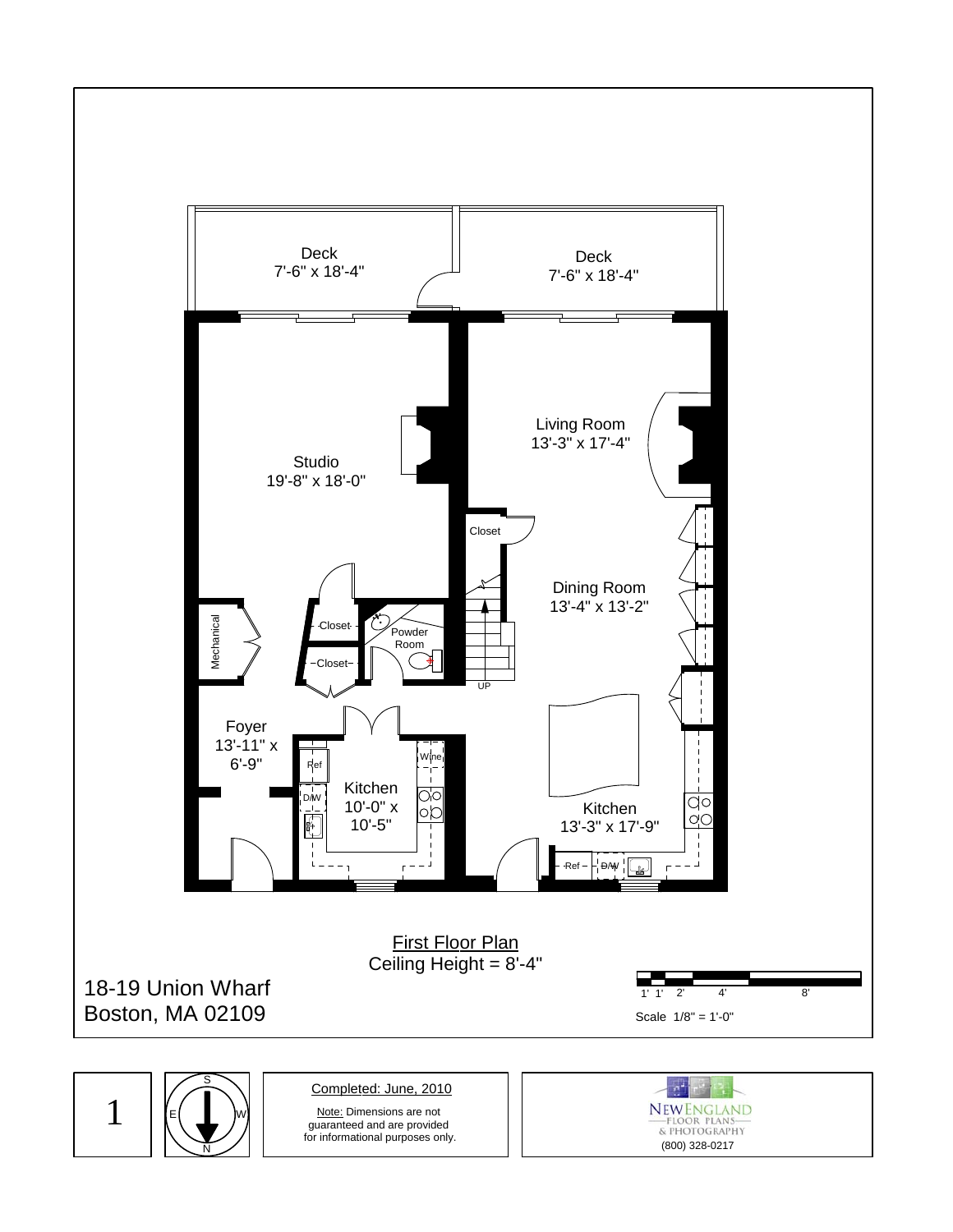

2



Completed: June, 2010

Note: Dimensions are not guaranteed and are provided for informational purposes only.

(800) 328-0217

**NEWENGLAND**<br>FLOOR PLANS<br>& PHOTOGRAPHY